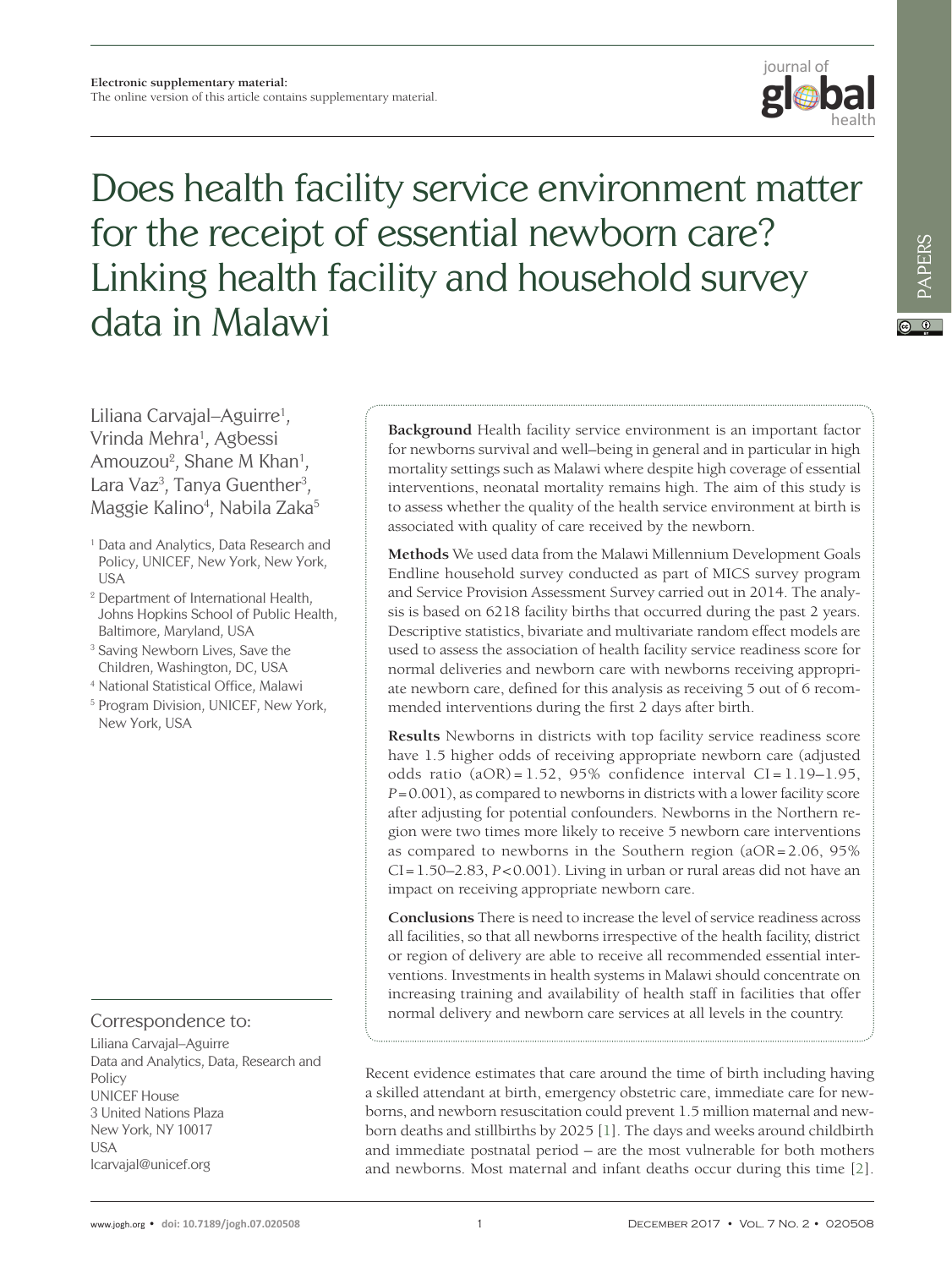Care during the time of labour, child birth and early, postnatal care (PNC), presents a unique opportunity to set both mothers and babies on a good start. Postnatal care also provides the delivery platform for care of the newborn, including the promotion of preventive practices and detection of any complications. Care of the normal newborn includes early initiation of (exclusive) breastfeeding, prevention of hypothermia, clean postnatal care practices and appropriate cord care [\[3](#page-9-1)]. Close observation for 24 hours and at least three additional postnatal contacts is recommended for all mothers and newborns to establish good caregiving practices and detect any life–threatening conditions [[4\]](#page-9-2). However, for improved effectiveness, newborn care interventions in the postnatal period should be delivered as a package. Every Newborn Action Plan launched in 2014 to end preventable newborn deaths envisages each country to ensure 90% of all births receive quality care improve PNC coverage at least by 20% by 2020 and 90% by 2030. PNC is also a key indicator for EWEC monitoring framework which will facilitate monitoring of SDG targets by 2030 [\[3](#page-9-1)].

Addressing newborns' health is a priority in Malawi as in many countries in sub–Saharan Africa. In 2015, newborns in Malawi accounted for 34% of all under–5 deaths, an increase from 2000 when newborns accounted for 20% of under–five deaths [[5](#page-9-3)]. This increase in proportion of newborn deaths in overall under–five deaths speaks about the effect of immunization and reduction of diarrhoea and pneumonia related mortality. Malawi is one the few counties in sub–Saharan Africa which has reached the MDG goal 4 by reducing under–five deaths by 63% between 1990 and 2015. During the same period, the country also reduced its maternal mortality ratio by over one–third (34%) and witnessed a substantial increase in the rate of institutional deliveries; from 55% in 2000 to 91% in 2016 [6]. However, between 1990 and 2015, neonatal deaths have declined by only 36% ([6](#page-9-4)). Additionally, recent data shows wide regional variations with regards to perinatal mortality rate. In 2016, the Central region had a perinatal mortality rate of 42 per 1000 pregnancies compared to 29 per 1000 in the Southern region [[7\]](#page-9-5). The slower decline in newborn mortality relative to under–5 mortality in Malawi calls for a redoubling of efforts, including attention to premature babies and care for small and sick babies [[8](#page-10-0)].

In Malawi, health care services are provided by three agencies; Government through the Ministry of Health (MoH) provides about 60%; the Christian Health Association of Malawi (CHAM) is responsible for about 39% plus a small contribution from the private–for profit health sector [\[9](#page-10-1)]. Attention to newborn health intensified after 2005 as the Government of Malawi integrated newborn survival and implemented the Essential Health Package and developed a multi–year national initiative (2005–2015), the 'Road Map' for Accelerating Reduction of Maternal and Newborn Mortality and Morbidity in Malawi [[10](#page-10-2)]. Malawi Newborn Action Plan was developed and launched in 2015 and the country recently committed to WHO– UNICEF's network for Improving Quality of Care for Maternal, Newborn and Child Health. Ministry of Health engaged NSO to conduct partner resource mapping exercise and results showed variations in terms of support on MNCH interventions including newborns. There was more concentration mostly on maternal issue than new born issues leading to verticalization in the implementation on newborn care either by partners or districts. As identified by health authorities in the country, challenges in Malawi remain both acute and complex with projections on human resources. To ensure adequate staffing at health facilities, in 2012 the Government implemented an "Emergency Human Resource" program for re–engagement and redeployment of staff [[11](#page-10-3)]. This has not been implemented fully and the health sector strategic plan 2 (2017–2022) is carrying on this work. Still, at current output levels, it will take many years to come anywhere near the numbers of health staff needed to provide minimum standards of service delivery [[12\]](#page-10-4).

The quality and availability of health services that are within reach to mothers and newborns, the service environment, plays a major role in the provision of good care. The relationship between health services and population outcomes is an important area of public health research that requires bringing together data on health outcomes and the relevant health service environment [\[13](#page-10-5)]. However, as newborn health is relatively new on the global agenda, data on the service environment for this vulnerable group is still scarce [[14](#page-10-6)]. Malawi presents a great opportunity to explore the convergence of complementary data on health facilities and population–based data on this topic as it is one of the few countries with census facility data and household survey data within a range of close years readily and publicly available for analysis.

An important additional consideration in many low–income settings is the distance to health facilities, particularly in rural areas as roads may not be optimal and vehicles for transport are rarely available.

Distance to delivery care and the level of care provided are important determinants of facility delivery [[15](#page-10-7)] and thus of the well–being of mothers and babies. Recent studies in sub–Saharan Africa show a significant variation in receiving postnatal care. Across communities in Nigeria and Uganda [[16\]](#page-10-8) studies have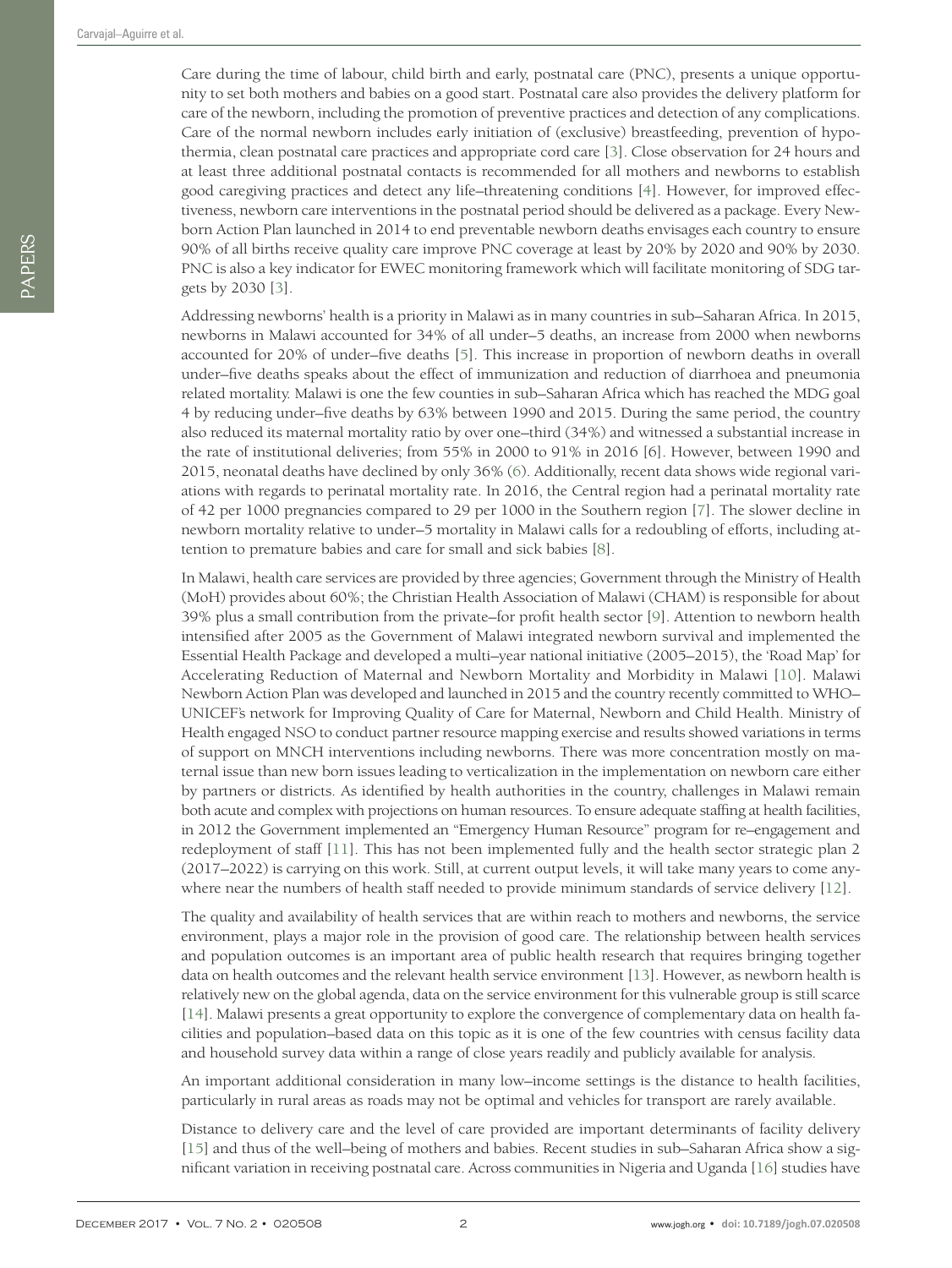found that distance to health facilities as well as socio economic factors are important determinants for accessing services [[17,](#page-10-9)[18](#page-10-10)]. Recent geospatial analysis have also identified that targeted interventions at the district level are essential to strengthen maternal health programmes [\[19](#page-10-11)[,20\]](#page-10-12). This study investigates if living in a district with health facilities that are ready to provide a high level of normal delivery and newborn care is associated with receiving a package of essential newborn care interventions during the first two days after birth.

## METHODS

### Data

Two main sources of data have been used for this analysis: the Malawi MDG Endline Survey 2014 – MES conducted as part of the UNICEF supported MICS survey program [[21\]](#page-10-13) which is a population–based household survey representative at the national and district level, and the Malawi Service Provision Assessment 2013–2014 – MSPA 2014 [[22\]](#page-10-14), which is based on a census of health facilities in the country. To determine population densities across districts, we used census data from the Malawi 2008 census as 2013–14 projections were not available at the time of the analysis [[23](#page-10-15)].

## Population based data

The Malawi MDG Endline Survey (MES) was carried out in 2013–14 by Malawi National Statistical Office as part of the global Multiple Indicator Cluster Survey (MICS) programme. Technical support was provided by the United Nations Children's Fund (UNICEF). The sample for the MES 2014 was designed to provide estimates for a large number of indicators at the national level; for urban and rural areas; the three regions (Northern Region, Central Region and Southern Region); and the 27 districts of Malawi excluding the island of Likoma due to logistical challenges. The sample was stratified by district with the aim of obtaining representative estimates at each district level. Within each district, the sample was further stratified by urban–rural, before a two stage cluster sampling was implemented. Within each stratum, a specified number of census enumeration areas were selected systematically with probability proportional to size [[21](#page-10-13)]. All the information obtained from respondents remains strictly confidential and anonymous. Although GPS coordinates of each sample cluster was collected, this information was not collected of respondents' household.

In the MES 2014, a total of 24230 women aged 15–49 years were interviewed between November 2013 and April 2014. Of the interviewed women, 31% had a live birth in the past two years, for a total of 7490 reported live births. Of these, 89% were born in health facilities (6661 live births). In the survey, women were asked questions about interventions related to maternal and newborn care that mothers and their newborns received immediately after birth and in the following few weeks. These questions include a number of critical interventions such as thermal care, feeding practices like early initiation of breastfeeding, weighing of the baby and more that are recommended to occur during the postnatal period to ensure the well–being of the baby [[2](#page-9-6)]. Of the 6661 facility–based births in the last two years reported in the household survey, 6218 had complete data on all variables of newborn care and were included in the analysis.

# Health facility data

The Malawi Service Provision Assessment MSPA 2014 was implemented by the Malawi Ministry of Health. ICF International provided technical assistance through the MEASURE DHS program, which is funded by USAID and is designed to assist countries in collecting data to monitor and evaluate population, health, and nutrition programmes [[22](#page-10-14)]. The MSPA 2014 is considered a census of facilities in the country as it covers all of Malawi's health facilities including public and semi–public facilities of all levels, CHAM as well as major private facilities [[22\]](#page-10-14). The survey assesses whether components considered essential for quality service delivery are present and functioning [[22\]](#page-10-14). Data also includes precise location using GPS of all facilities in the country.

Of the 977 health facilities in Malawi, 528 (54%) were recorded as providing normal delivery and newborn care services and were included in the study. For this analysis, data from the MSPA 2014 facility and providers data sets were used. These modules collected information on basic emergency and neonatal services in key domains including: staff and training, equipment, and key medicines and commodities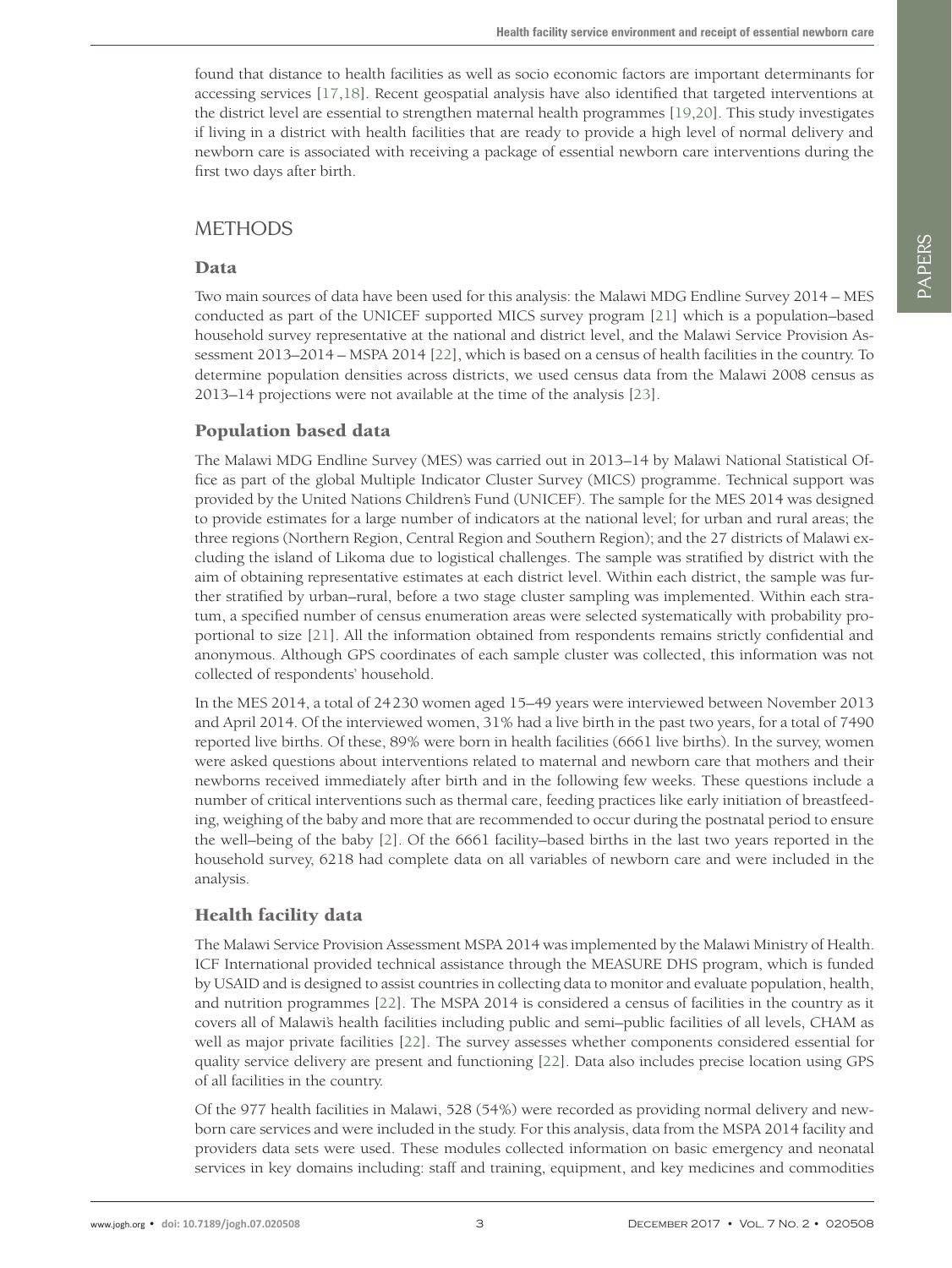relevant during delivery and to provide care for the newborn. Variables about health facility services were ascertained through observation and health facility staff interviews, in the facility and providers data set of the MSPA 2014 [[22\]](#page-10-14). No missing data was observed for the variables included from the MSPA 2014 facility and provider data sets in this analysis.

#### Definition of outcome and exposure

#### *Outcome: Appropriate newborn care*

In 2013, WHO released the Postnatal Care for Mother and Newborn guidelines which provided a list of recommendations for the care of the mother and newborn in the postnatal period [[2](#page-9-6)]. The specific recommendations for the newborn included assessment of the baby, exclusive breastfeeding, cord care and thermal care interventions. We recognize that the scope of newborn care in the postnatal period is broad and encompasses a range of interventions. But, for the purposes of this analysis, appropriate newborn care is defined as co–coverage of essential interventions received by the newborn in the period immediately after birth and up to 2 days after birth for which data was available in the Malawi MES 2014 survey. Thus, a newborn was considered to have received appropriate newborn care if he/she received 5 out of 6 of the following interventions: 1) being weighed after birth, 2) being put to the breast during the first hour after birth, 3) not having received pre–lacteal feeds, 4) being wiped/dried after birth, 5) being bathed not before 6 hours after birth, 6) having received a postnatal check within 2 days following birth. The interventions for immediate care for newborns selected in this analysis were also consistent with the recommendations in the Every Newborn Action Plan (ENAP), which at its onset provided evidence of the effectiveness of these interventions for improving newborn survival [[1](#page-9-0)]. The "appropriate newborn care" score was calculated using equal weights for each of the six components (Table S1a in **Online Supplementary Document**). The present analysis focused only on normal newborns and did not include premature, sick babies requiring additional interventions.

#### *Exposure: Facility level readiness score*

The quality of delivery and newborn care services offered in health facilities are characterized by calculating the service readiness score for "normal delivery and newborn care" based on the Service Availability and Readiness Assessment (SARA)."- Reference Manual [[24](#page-10-16)]. The score includes three domains: 1) staff and training: having guidelines for integrated management of pregnancy and childbirth (IMPAC) and having staff trained in IMPAC. IMPAC was selected as the Malawi service provision assessment reports on IMPAC as the guidelines for facilities offering normal delivery service [[22](#page-10-14)], 2) equipment and commodities (observed and functioning) and 3) medication and supplies availability. A total of 20 tracer indicators were included in the construction of the score (Table S1b in **Online Supplementary Document**), covering the 19 SARA tracer indicators plus having an infant scale given its relevance to the outcome under investigation. Facility specific scores ranged from 19 to 100. These scores were then aggregated at the district level using weighted average and the final scores were not stratified by the type of facility. To account for facility utilization, district level scores were weighed by the number of outpatient clients in each facility. District level service readiness scores ranged from 56 to 80 with a mean of 67.1. For ease of interpretation, these were then categorized into terciles based on their mean value: bottom (55.7–62), middle (62–70) and top (70–79.5) (**[Figure 1](#page-4-0)**).

### Method of analysis

To investigate the association between appropriate newborn care for newborns and district average facility service readiness score, the two data sources were linked using the administrative boundary linking method. This approach consists of linking the two data sets at a level at which both are representative [[25](#page-10-17)]. Thus, following this method, facility data were aggregated at the district level and then merged with the individual level household survey data set for subsequent analysis. Recent analysis linked health facility and household survey using this same method for the analysis of availability of improved water and sanitation in the childbirth environment in 58 countries [[26\]](#page-10-18). The study undertook an ecological type of analysis where facility births in a particular district were assigned their respective district average health facility score. Thus, each of the 6218 facility births from the individual data set included in the analysis was assigned a district average health facility score value according to their district location.

Bivariate regression analyses of potential confounders related to household, mother, delivery and infant (Table S1a in **Online Supplementary Document**) were analysed for association with the primary out-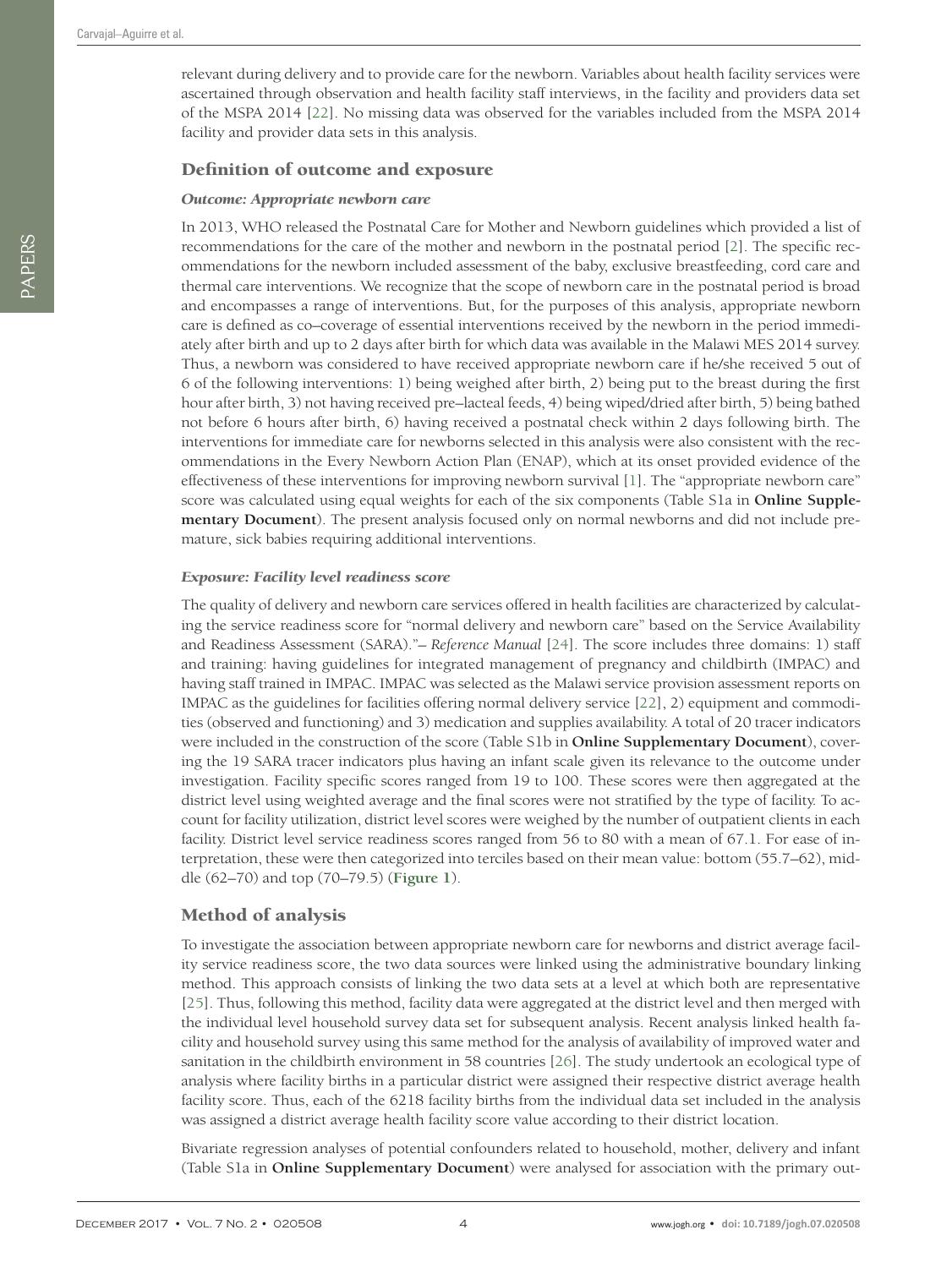

<span id="page-4-0"></span>

come of appropriate newborn care. Variables found to be significant in the bivariate analysis were selected for inclusion in the final model. A random effect multiple logistic model was used to assess the association between the variables of interest. This implies that levels of 'appropriate newborn care' in neighbouring districts are unrelated after adjusting for other variables in the model. This modelling technique was used given the structure of the data and to account for the effects of clustering. All variables kept in the model were checked for multicollinearity by assessing variance inflation factor. Analysis was conducted in Stata 14.0 [[27](#page-10-19)] and maps were produced in QGIS desktop 2.14.0. [[28\]](#page-10-20).

# Ethical approvals

All data are publicly available and therefore no ethics approval was required for this analysis. Ethical approval for data collection was the responsibility of data collectors.

# RESULTS

# Descriptive analysis

Table S2 in **Online Supplementary Document** presents the distribution of health facilities with service– readiness score (70 or above) in the top category in each domain. This descriptive analysis reveals that 52% of the facilities in urban areas have a service readiness score of 70 or higher, in contrast to rural areas where only 32% of the facilities recorded high scores. The results are further disaggregated by regions and districts. The domain with the lowest performance is staff and training. Across districts, there is a wide range in the proportion of facilities with a high score on this domain (range: 0–55%; mean 21.7%). For the equipment and supplies domain, the range is 25.2 to 77.6% (mean 46.7%) of facilities with scores in the top category. For the medicines and commodities domain, the range is 20.0 to 81.8% (mean 54.5%) with score 70 or higher. Across all districts, 35.3% of facilities (range 16.8 to 66.8%) have a service readiness score of 70% or higher. **[Figure 1](#page-4-0)** presents the mean district health facility score.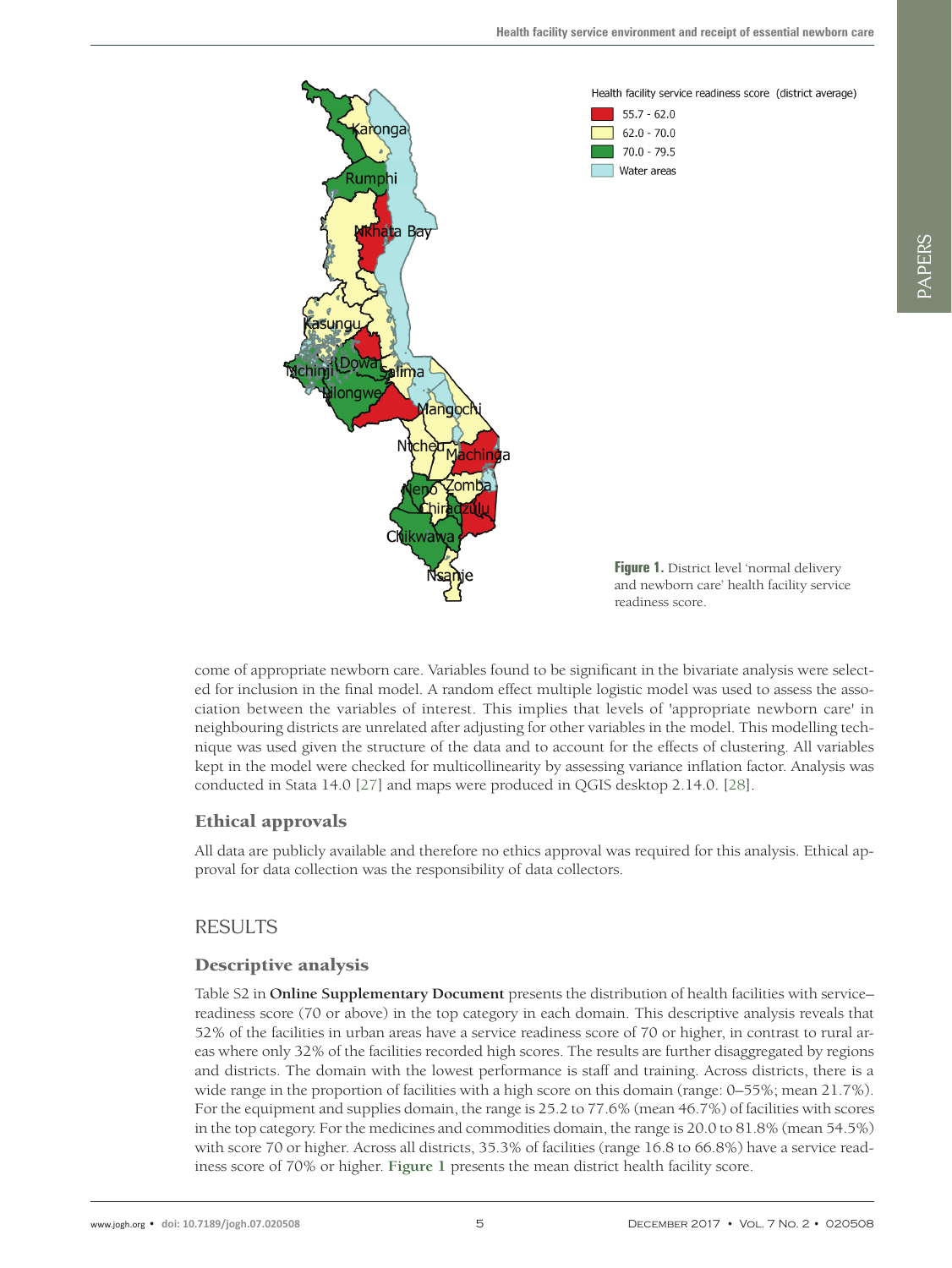PAPERS

PAPERS

At the individual level, of the 6218 facility births, 37% were in districts in which the average facility service readiness score was above 70%. Of all newborns included in the analysis, 88% were located in rural areas and 12% in urban areas, 14% were born to mothers younger than 20 years old, for 82% their mothers had either no education (11%) or only primary education (71%). Of the 6218 births, 86% were delivered in public health facilities (**[Table 1](#page-5-0)**).

#### Bivariate analysis

Analysis of essential newborn care interventions across regions found that the Southern region presents lower coverage of newborns receiving all 6 newborn care interventions (37.1% CI=34.4–39.9) (Table S3

<span id="page-5-0"></span>**Table 1.** Distribution of study population characteristics – live births in facilities in the past 2 years and crude associations with outcome  $(N=6218)$ 

| <b>INDICATORS</b>                                   | TOTAL N $(%)$ | <b>PREVALENCE <math>&gt;</math> 5 5 NEWBORN</b><br>CARE INTERVENTIONS (%) | <b>UNADJUSTED OR (95% CI)</b> | P       |
|-----------------------------------------------------|---------------|---------------------------------------------------------------------------|-------------------------------|---------|
| Health facility readiness score (district average): |               |                                                                           |                               | < 0.001 |
| Bottom (55.7-62)                                    | 2117 (34)     | 1714.0)                                                                   | $\mathbf{1}$                  |         |
| Middle (62-70)                                      | 1813 (29)     | 1570 (86.6)                                                               | $1.52(1.21 - 1.91)$           | < 0.001 |
| Top $(70-79.5)$                                     | 2288 (37)     | 1994 (87.2)                                                               | $1.60(1.25 - 2.03)$           | < 0.001 |
| Place of residence:                                 |               |                                                                           |                               |         |
| Urban                                               | 745 (12)      | 663 (88.9)                                                                | $\mathbf{1}$                  |         |
| Rural                                               | 5473 (88)     | 4615 (84.3)                                                               | $0.67(0.50 - 0.90)$           | < 0.001 |
| Region:                                             |               |                                                                           |                               |         |
| Southern                                            | 3018 (48)     | 2457(81)                                                                  | $\mathbf{1}$                  |         |
| Central                                             | 2467 (40)     | 2165 (87.7)                                                               | $1.63(1.32 - 2.02)$           | < 0.001 |
| Northern                                            | 733(12)       | 656(89.5)                                                                 | $1.95(1.32 - 2.90)$           | < 0.001 |
| Mother's age at birth (years):                      |               |                                                                           |                               |         |
| <20                                                 | 850 (14)      | 707 3.3)                                                                  | $\mathbf{1}$                  |         |
| $20 - 34$                                           | 4617 (74)     | 3841 (85.1)                                                               | $1.14(0.85 - .152)$           | 0.374   |
| $35 - 49$                                           | 852 (14)      | 729 (85.6)                                                                | $1.18(0.84 - 1.68)$           | 0.329   |
| Mother's education:                                 |               |                                                                           |                               |         |
| None                                                | 664(11)       | 542 1.6)                                                                  | $\mathbf{1}$                  |         |
| Primary                                             | 4387 (71)     | 3722 (84.8)                                                               | $1.27(0.97 - 1.65)$           | 0.080   |
| Secondary or higher                                 | 1168 (19)     | 1014 (86.9)                                                               | $1.49(1.05 - 2.12)$           | 0.025   |
| Household wealth index:                             |               |                                                                           |                               |         |
| Poorest                                             | 1464 (24)     | 1203.2)                                                                   | 1                             |         |
| Second                                              | 1389 (22)     | 1176 (84.7)                                                               | $1.19(0.91 - 1.58)$           | 0.200   |
| Middle                                              | 1290 (21)     | 1093 (84.7)                                                               | $1.20(0.88 - 1.64)$           | 0.240   |
| Fourth                                              | 1059(17)      | 911 (86.1)                                                                | $1.34(0.96 - 1.86)$           | 0.081   |
| Richest                                             | 1017(16)      | 894 (87.9)                                                                | $1.58(1.12 - 2.22)$           | 0.008   |
| Type of health facility:                            |               |                                                                           |                               |         |
| Public health facility                              | 5348 (86)     | 4563 (85.3)                                                               | 1                             |         |
| Private health facility                             | 194(3)        | 157(81.1)                                                                 | $0.74(0.43 - 1.26)$           | 0.271   |
| <b>CHAM Mission</b>                                 | 676(11)       | 558 (82.5)                                                                | $0.81(0.60 - 1.09)$           | 0.171   |
| Type of delivery:                                   |               |                                                                           |                               |         |
| Vaginal delivery                                    | 5032 (81)     | 5032 (85.3)                                                               | $\mathbf{1}$                  |         |
| C-Section                                           | 245(4)        | 244 (76.3)                                                                | $0.55(0.39 - 0.79)$           | 0.001   |
| Parity (number of children):                        |               |                                                                           |                               |         |
| 1 child                                             | 1466 (24)     | 1216 2.9)                                                                 | $\mathbf{1}$                  |         |
| 2-3 children                                        | 2293 (37)     | 1966 (85.7)                                                               | $1.24(0.96 - 1.60)$           | 0.101   |
| 4-5 children                                        | 1483 (24)     | 1292 (87.1)                                                               | $1.39(1.08 - 1.79)$           | 0.011   |
| 6+ children                                         | 975(16)       | 804 (82.4)                                                                | $0.96(0.71 - 1.30)$           | 0.809   |
| Baby size:                                          |               |                                                                           |                               |         |
| Not very small                                      | 6008 (97)     | 5107 (85.0)                                                               | 1                             |         |
| Very small                                          | 210(3)        | 171 (81.2)                                                                | $0.76(0.49 - 1.18)$           | 0.224   |
| Density of facilities with score above 70%:         |               |                                                                           |                               |         |
| Below mean                                          | 3820 (61)     | 3215.2)                                                                   | 1                             |         |
| Above mean                                          | 2398 (39)     | 2062 (86.0)                                                               | $1.15(0.95 - 1.40)$           | 0.148   |

CHAM – Christian Health Association of Malawi, CI – confidence interval, OR – odds ratio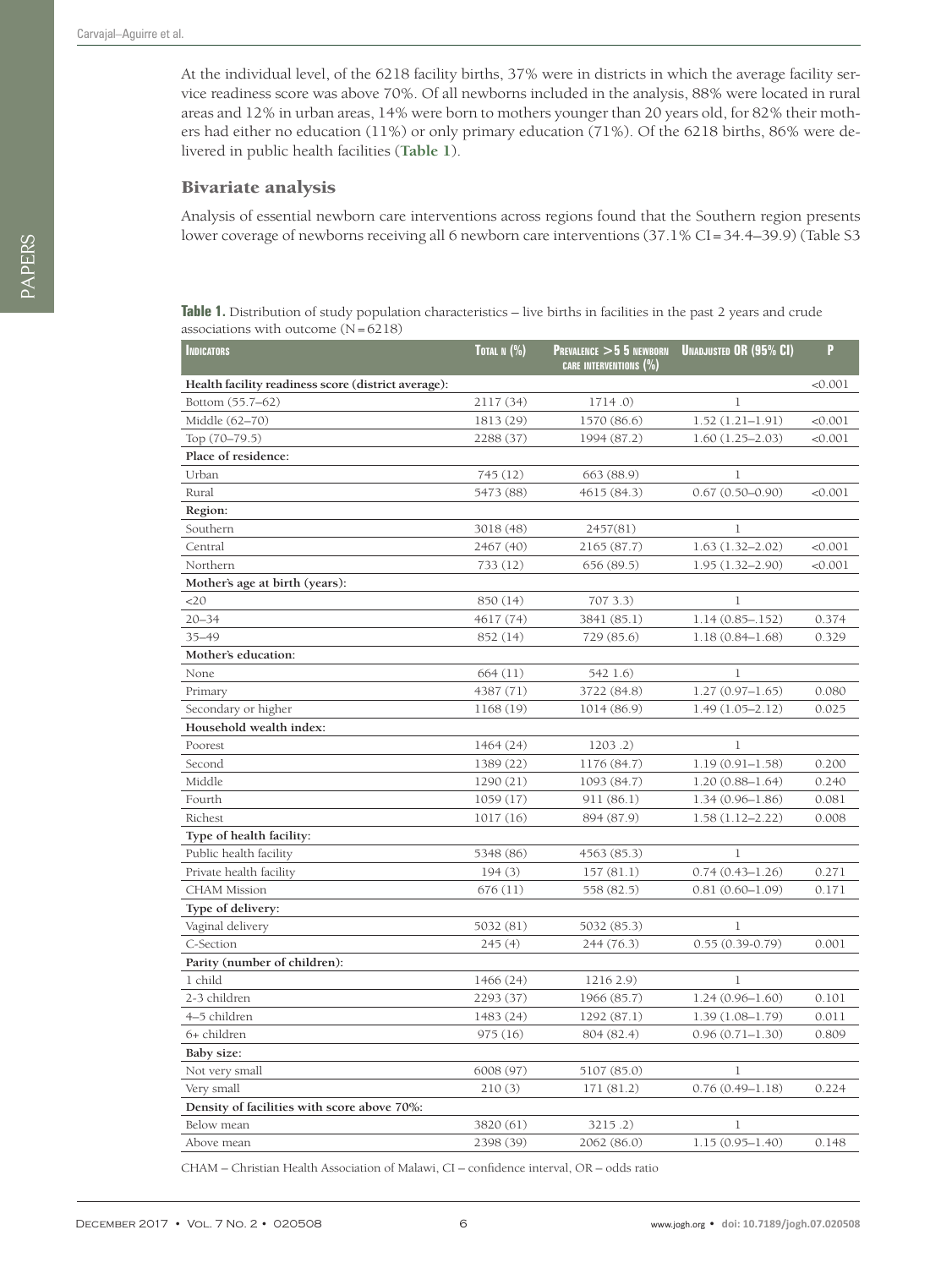in **Online Supplementary Document**). The interventions with significant differences in coverage across regions are: early initiation of breastfeeding, newborns being bathed 6 hours after birth or later and newborns receiving essential newborn care visit within 2 days. In terms of the combined 'appropriate newborn care' variable, in the Northern region nearly 90% (89.5% CI=85.5–92.6) of the newborns received at least 5 newborn care interventions followed by Central (87.7%, CI=85.8–89.4, *P*<0.001) and Southern regions (81.4%, CI=79.4–83.3, *P*<0.001). Coverage of all 6 of the essential newborn interventions is considerably lower across all regions. While half of all newborns (49.5%) received all 6 interventions in the Central region, coverage was recorded at 41.1% in the Northern region and 37.1% in Southern region. These unadjusted distributions take account of the complex survey design but do not consider clustering, therefore should be interpreted with caution. **[Figure 2](#page-7-0)** presents coverage of the appropriate newborn care interventions measured at the district level.

The crude analysis using simple logistic regression, presented in **[Table 1](#page-5-0)**, shows a positive association between appropriate newborn care and service readiness facility score of 70 and above (OR=1.60, 95% CI=1.25–2.03, *P*<0.001). Other variables found to be associated with appropriate newborn care are: residence, region, mother's education (secondary or higher), household wealth (fifth quintile), delivery by c–section and parity (having 4–5 children). For instance, newborns in the Northern and Central region of the country (as compared to newborns in the Southern part), newborns whose mothers have secondary or higher education (as compared to mothers with no education), newborns in households in the highest wealth quintile (as compared to the lowest wealth quintile) had higher likelihood of receiving appropriate newborn care in the postnatal period. On the other hand, newborns in rural areas, and newborns who were born by c–section had lower likelihood of receiving at least 5 newborn care interventions immediately after birth. There was no evidence of significant association between appropriate newborn care and mother's age at birth, type of health facility, baby size at birth or density of facilities with high score.

#### Multivariate analysis

The final model testing the association between receipt of appropriate newborn care and health facility service readiness score was adjusted for region, residence, household wealth, mother's education, type of delivery and baby's size at birth and residence. The results of the fully adjusted random effect logistic model are presented in **[Table 2](#page-6-0)**.

<span id="page-6-0"></span>**Table 2.** Association between appropriate PNC and district level health facility score for "normal delivery and newborn care" – random effect logistic model (N=6218)

| <b>VARIABLE</b>                    | <b>CATEGORIES</b> | <b>ADJUSTED OR (95%CI)</b> | P       |
|------------------------------------|-------------------|----------------------------|---------|
| Health Facility Readiness<br>Score | Bottom            | 1                          |         |
|                                    | Medium            | $1.29(0.98 - 1.69)$        | 0.067   |
|                                    | Top               | $1.52(1.19 - 1.95)$        | 0.001   |
| Region                             | Southern          | 1                          |         |
|                                    | Central           | $1.53(1.20 - 1.95)$        | 0.001   |
|                                    | Northern          | $2.06(1.50 - 2.83)$        | < 0.001 |
| C-Section                          | No                | 1                          |         |
|                                    | Yes               | $0.55(0.42 - 0.73)$        | < 0.001 |
| Baby size at birth                 | Other             | 1                          |         |
|                                    | Very small        | $0.60(0.43 - 0.84)$        | 0.003   |
| Household Wealth Index             | Poorest           | 1                          |         |
|                                    | Second            | $1.20(0.98 - 1.47)$        | 0.070   |
|                                    | Middle            | $1.22(0.99 - 1.50)$        | 0.057   |
|                                    | Fourth            | $1.26(1.01 - 1.59)$        | 0.044   |
|                                    | Richest           | $1.37(1.02 - 1.84)$        | 0.036   |
| Mother's education                 | None              | 1                          |         |
|                                    | Primary           | $1.21(0.87 - 1.50)$        | 0.091   |
|                                    | Secondary         | $1.40(1.05 - 1.86)$        | 0.023   |
| Place of residence                 | Urban             | 1                          |         |
|                                    | Rural             | $0.84(0.63 - 1.13)$        | 0.254   |
| Random effect variance $(\sigma)$  |                   | 0.195                      | 0.003   |
| ICC $(\rho)$                       |                   | 0.011                      |         |

OR – odds ratio, CI – confidence interval, ICC – intra–cluster correlation coefficient

The analysis reveals that newborns in districts with a facility score in the top category have 52% increased odds of receiving appropriate newborn care (OR=1.52, 95% CI 1.19–1.95, *P*=0.001), compared to newborns in districts with a facility score in the bottom category. Co–variates with a statistically significant positive association with newborns receiving at least 5 newborn care interventions are: region, household wealth, mother's education. Newborns residing in the Northern region are two times more likely to receive 5 essential newborn care interventions as compared to newborns in the Southern region (OR=2.06, 95%CI 1.50–2.83, *P*<0.001); the odds for newborns living in the Central region are increased by 1.5 as compared to newborns in the Southern region (OR:1.53, 95% CI 1.20–1.95, *P*=0.001), having a mother with secondary or higher education increases the odds of better essential newborn care by 1.4 (OR= 1.40, 95% CI 1.05–1.86, *P*=0.023) and by 1.37 if living in a household in the highest wealth quintile  $(OR = 1.37, 95\% \text{ CI} = 1.02 - 1.84,$ *P*=0.036). On the other hand, newborns delivered by c– section (OR=0.55, 95% CI 0.42–0.73, *P*<0.001) and very small babies (OR=0.60, 95% CI 0.43–0.84, *P*=0.003) have lower odds of receiving the type of essential newborn care analyzed in this study. This may be due to the fact that the postnatal care protocol for c–section and low birth weight babies is different [[29](#page-10-21)]. Unexpectedly, even though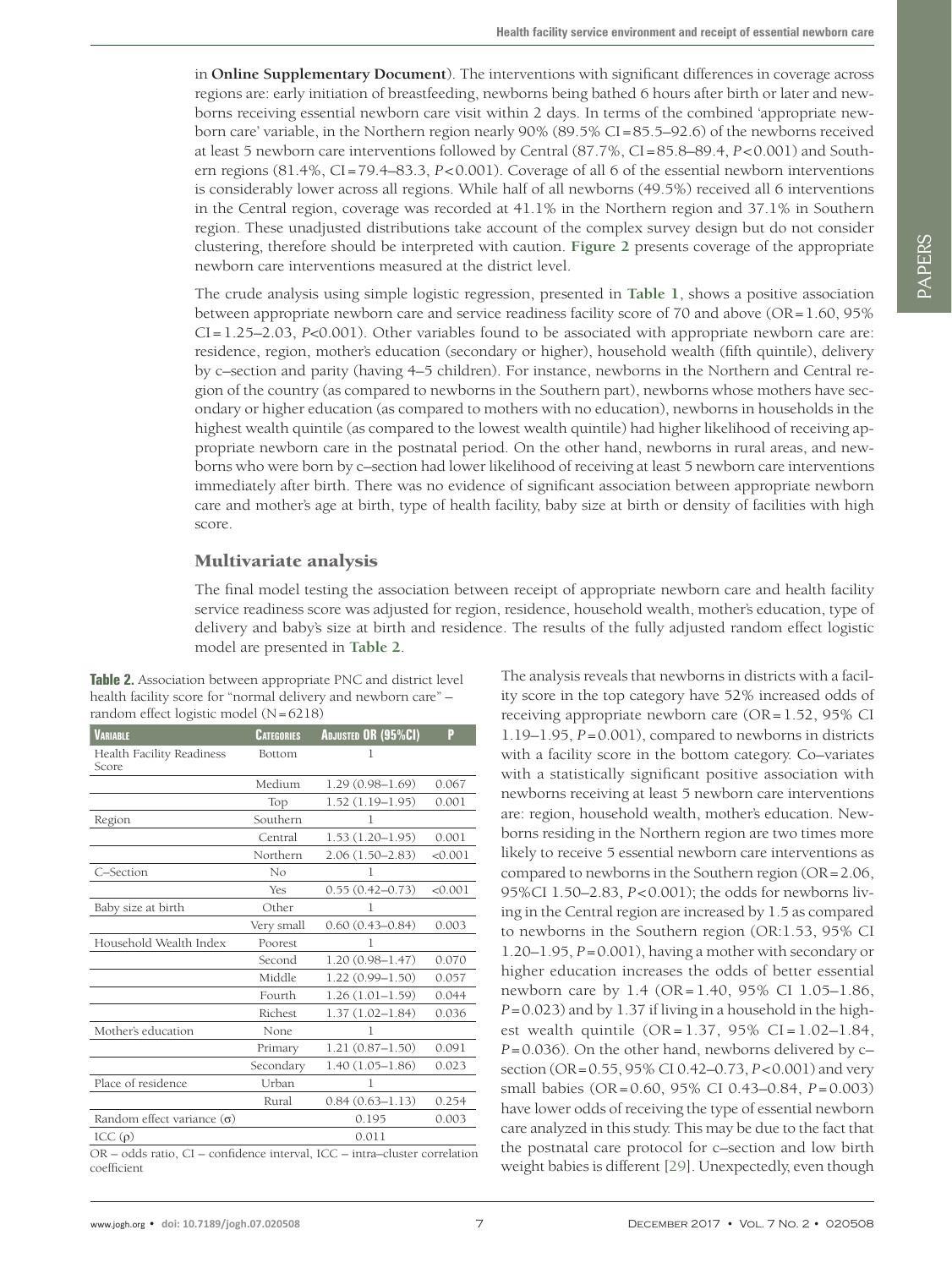<span id="page-7-0"></span>

residing in rural areas showed a significant effect in the crude analysis, once the model was fully adjusted this effect was lost (OR=0.84, 95% confidence interval 0.63–1.13, *P*=0.254).

The cluster measures calculated in the model are the random effect variance (sigma=0.195), which measures the in–between cluster variation and the intra–cluster correlation coefficient ICC ( $\rho$ =0.011). These results give an indication of clustering within districts given that the values are not zero. The random effect variance is significant  $(P<0.003)$ . In other words, the result of the test of the null hypothesis of no within–district clustering provides strong evidence of within–district clustering in the model. Thus, it can be assumed that districts contributed to explain the variance in receiving appropriate newborn care.

# **DISCUSSION**

This analysis investigated whether health facility service readiness score for normal delivery and newborn care at the district level is associated with receiving appropriate newborn care in the postnatal period in Malawi. The results indicate that newborns in districts with average facility service readiness score in the top category (score or 70% or higher) have 52% increased odds to receive appropriate newborn care than those in districts with lower facility score. The role of location is highlighted in the results as newborn in the Northern region have 2 times increased odds to receive appropriate newborn care as compared to newborns in the Southern region. As recent research has identified, addressing geographic and quality barriers is crucial to enhance service utilization and to lower maternal and perinatal mortality [[30](#page-10-22)].

As reported in MSPA 2014 report, coverage of essential newborn care interventions is particularly high across health facilities in Malawi [[22\]](#page-10-14). However, geographic location plays a role in the observed level of coverage disparity and health service environment. The level of health facility readiness to provide normal delivery and newborn care varies across the country (score range 56 to 80%) and only 35% of facilities across the country have a readiness score higher than 70%. A particular concern is that staff and training, which is a key domain of the health facility service readiness score is the lowest across the country. For instance, very few facilities in the Southern region have a score higher than 70% on the staff and training domain.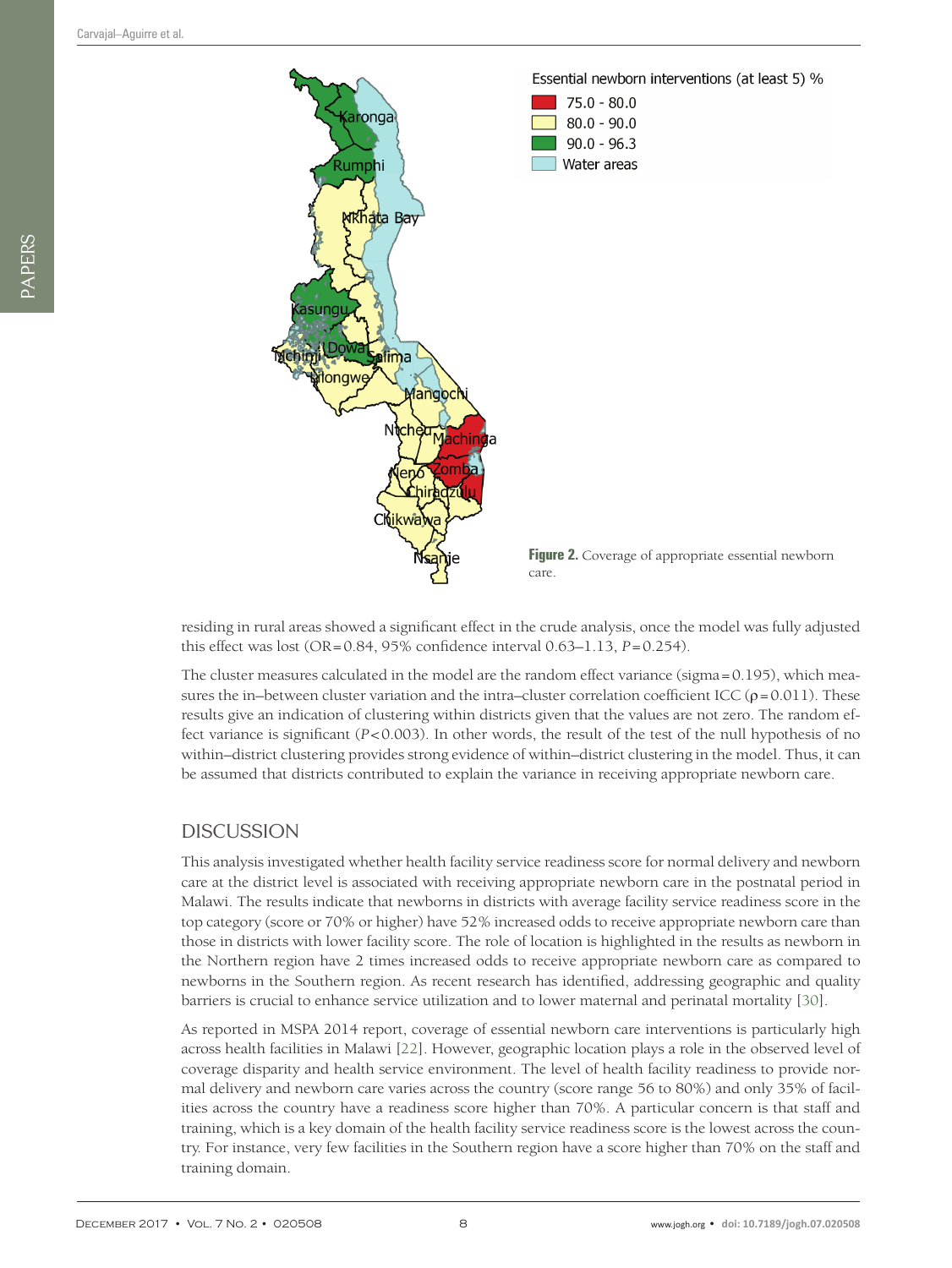There are important limitations in this analysis that should be considered when interpreting the results. The measure of appropriate newborn care is based on a sub–set of recommended interventions for normal newborns for which data was available in the MES 2014 survey. Further, data on newborn care interventions is based on mother's recall of care provided to the newborn soon after birth. As with other measures based on mother's recall, this could have led to differential recall bias and may not entirely reflect the level of quality of care in facilities [\[31](#page-10-23),[32](#page-10-24)]. This is particularly the case for interventions that occur during the postpartum period as it is an extremely intense moment for mothers. Some mothers may not be aware of what is going on with their newborn given factors related to the dynamics of labour and delivery such as tiredness and soreness after labour, medical complications, or just the excitement of receiving their new child into the world.

Another limitation is the unavailability of GPS data at the cluster level which did not allow assessment of location within districts and distance to facilities. As the 2014 MES survey did not collect GPS data, the smallest level of aggregation possible was the district level. Districts have a number of facilities that provide different level of services. An average of the facility score at the district level may be an oversimplification of the reality. In addition, since districts are the lowest common level of geographic aggregation between the two data sets used in the analysis, further investigation of the effect of clustering at a lowest level of data collection (enumeration areas/clusters) was not possible and therefore would be a great choice for further research. To link the population and health facility data, a number of important assumptions were made. For instance, mean district health facility service readiness scores have been assigned to districts where the respondent resided at time of interview. However, this is a considerable limitation as with the available data it cannot be determined if a woman delivered in her own district or in a health facility outside of her district.

Given that this is a cross–sectional study, a cause–effect relationship cannot be established. It was also not possible to adjust for other potential confounding factors in the final model not available in the MES 2014. For instance, distance to health facility, motivation or awareness of mothers and health staff of essential newborn care procedures, availability of roads and transportation to access health facility, family support, the quality of the actual services received, women's autonomy, etc. A major confounder which could not be assessed in this study is the presence of a strong component of community–based maternal and newborn care in Malawi. For example: Ministry of Health revised the 2 week training on Community Based maternal and new born care to a 6–day training to increase coverage and improve access of these services. This process has so far covered almost 50% of the districts in the country. Supervision and mentorship tools have also been developed to support and strengthen implementation at district level [[33](#page-10-25)].

Despite these limitations, the study provides evidence that the geographic proximity to facilities that provide optimal delivery and newborn care services can have an impact on the number of essential services received by the newborn. The main strengths of this analysis are the linking of health facility data with household survey data that allowed for joint analysis of health service environment and coverage indicators. Analysing these two sources of data also allowed for the inclusion of confounders at the individual, household and facility level. An important aspect of the analysis was that it looked into the quality of health facilities by analysing 3 main aspects important for normal deliveries and newborn care: staff and training, medicines and commodities as well as equipment and supplies. Previous quantitative studies have linked facility data and household data from DHS [\[15](#page-10-7),[34](#page-10-26)]. This methodology has a strong bearing on quality of care measurements which can use measures of essential newborn care interventions in household surveys as predictors of facility readiness.

# **CONCLUSION**

The analysis reveals that in Malawi, newborns in districts with higher health facility service readiness score have increased odds of receiving a more complete set of essential newborn care interventions compared to those residing in districts with a lower facility score. These variations in readiness among geographical areas require a focused programming in order to address newborn care problems and achieve the targets that were set in the Every Newborn Action Plan. Therefore, it is imperative to increase the level of service readiness across all facilities, so that newborns regardless of the place and type of facility delivery receive all recommended essential interventions.

Staff availability and training emerged as an issue across all the districts in the country that can negatively affect the services received by newborns. Our study results suggest that given limited resources, prior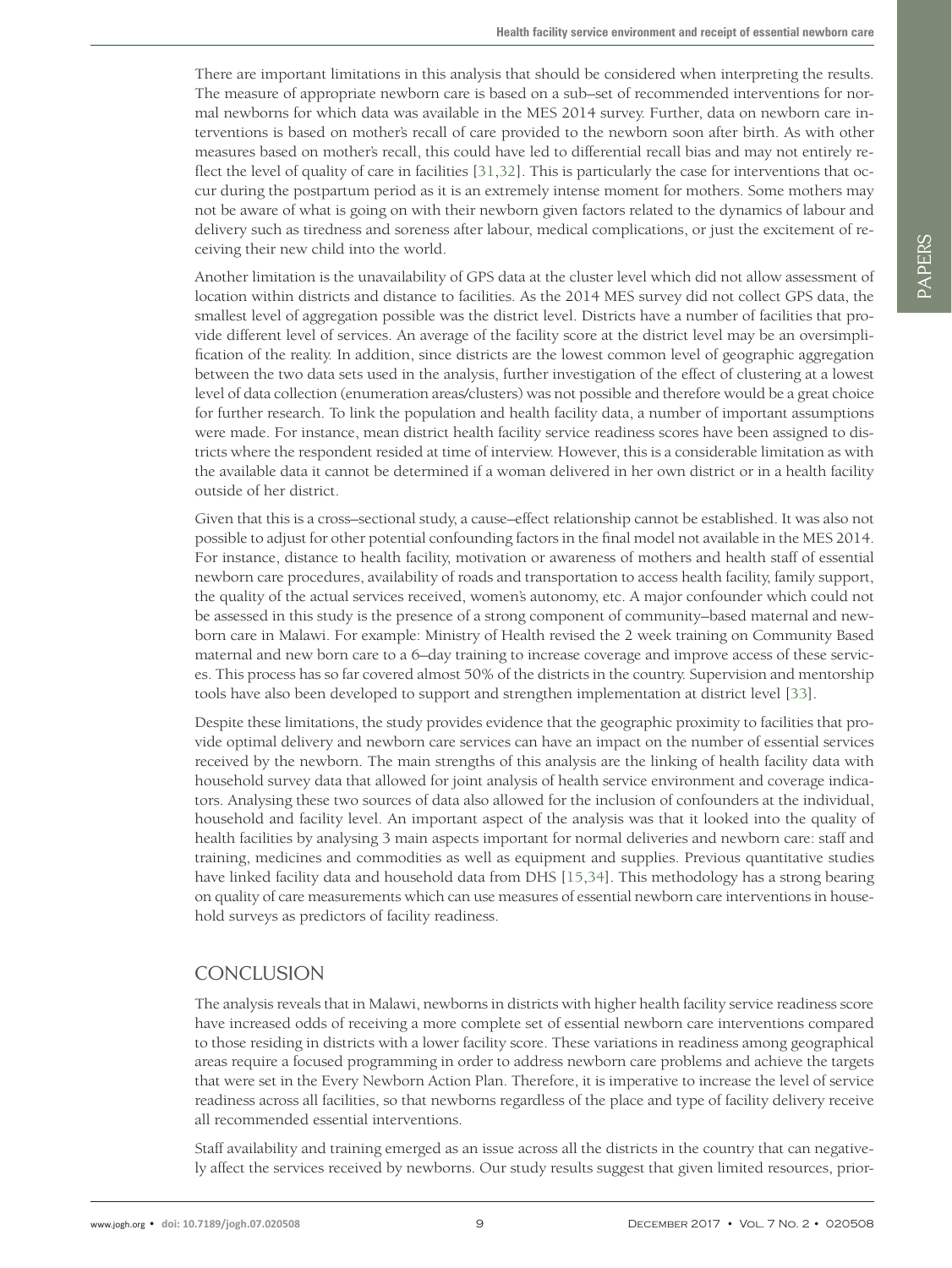ity should be given to high volume facilities in the poorly performing districts in the southern and northern regions. The essential newborn care interventions assessed in this study can for the most part be implemented with basic equipment available in most facilities and thus improvement strategies will need to address facility staff knowledge and motivation and other barriers including inadequate staffing levels. Strengthening of supervision, provision of simple job aids/checklists around essential newborn care, and ensuring adequate staffing for delivery and newborn care should be explored. In February 2017, the Malawi Ministry of Health joined eight other countries in launching a network for improving quality of care for maternal, newborn and child health and established a Quality of Care Management Directorate focussed on improving quality of care. Results of this study can help guide priority setting around what are the critical factors for the provision of quality services particularly in a context of a high neonatal mortality setting as Malawi [[33](#page-10-25)]. Similarly, tracking of progress from mapping exercise and human resource development plan should be given attention as it will be critical for improvements in newborn care service delivery.

Over the last decade, the Government of Malawi has undertaken major initiatives to strengthen maternal and newborn care and improve staffing levels at health facilities. Getting performance reports and results from implementation of the current tools and instruments following the revised new born care guidelines will be a necessary as the Ministry looks forward for future domestic and international investments in health systems in Malawi. Additionally, it is critical to continue to analyse available data to generate evidence that will lead to the development of evidence based and focused programming for newborn care to the required standards in all parts of the country.

**Acknowledgements:** The authors are grateful to the following researchers for their inputs and guidance: Melissa Newman (LSHTM) for guidance throughout the development of the initial version of this analysis; Clara R. Burgert–Brucker, Wenjuan Wang, Tanya Marchant, Maria Muniz, Rocco Panciera and Maria Clara Restrepo– Mendez for support and guidance during the development of the various pieces of the analysis and for providing relevant inputs. The authors also thank Mr. Norman Lufesi (National Statistical Office of Malawi) and Mr. Humpfreys Nsona (Ministry of Health of Malawi) for their contributions in regards to the health policy in the country.

**Disclaimer:** The findings and conclusions in this report are those of the authors and do not necessarily represent the official position of the respective organizations.

**Funding:** None.

**Authorship declaration:** LCA conceptualized the original idea, conducted data analysis and produced the first draft. VM provided support on data analysis interpretation of results and drafting of manuscript. AA, VM, SMK provided overall guidance in interpretation of results. MK, LV, TG, NZ provided inputs regarding specific health program in country. MK provided specific information about health policies in country. All authors reviewed the drafts and agreed on the final version.

**Competing interests:** All authors have completed the ICMJE uniform disclosure form at http://www.icmje.org/ coi\_disclosure.pdf (available upon request from the corresponding author) and declare no conflict of interest.

- <span id="page-9-0"></span> 1 Bhutta ZA, Das JK, Bahl R, Lawn JE, Salam RA, Paul VK, et al. Can available interventions end preventable deaths in mothers, newborn babies, and stillbirths, and at what cost? Lancet. 2014;384:347-70. [Medline:24853604](https://www.ncbi.nlm.nih.gov/entrez/query.fcgi?cmd=Retrieve&db=PubMed&list_uids=24853604&dopt=Abstract) [doi:10.1016/](https://doi.org/10.1016/S0140-6736(14)60792-3) [S0140-6736\(14\)60792-3](https://doi.org/10.1016/S0140-6736(14)60792-3)
- <span id="page-9-6"></span>2 World Health Organization. Postnatal care of the mother and newborn. Geneva: World Health Organization; 2013.
- <span id="page-9-1"></span> 3 World Health Organization. UNICEF. Every Newborn: An action plan to end preventable newborn deaths. Geneva: World Health Organisation; 2014. Available: <http://www.everynewborn.org/every-newborn-action-plan/>. Accessed: 13 October 2017.
- <span id="page-9-2"></span> 4 World Health Organization. WHO recommendations on postnatal care for mother and newborn. Geneva: World Health Organization; 2013.
- <span id="page-9-3"></span>5 UNICEF. Committing to child survival: a promise renewed - progress report 2015. New York: UNICEF; 2015.
- <span id="page-9-4"></span> 6 United Nations Inter-agency Group for Child Mortality Estimation. Levels and trends in child mortality: Report 2015. New York: UNICEF; 2015. Available: [http://www.childmortality.org/files\\_v20/download/IGME%20Report%20](http://www.childmortality.org/files_v20/download/IGME Report 2015_9_3 LR Web.pdf) [2015\\_9\\_3%20LR%20Web.pdf](http://www.childmortality.org/files_v20/download/IGME Report 2015_9_3 LR Web.pdf). Accessed: 13 October 2017.
- <span id="page-9-5"></span> 7 National Statistical Office (NSO) [Malawi] and ICF. Malawi Demographic and Health Survey 2015-16. Zomba, Malawi, and Rockville, Maryland, USA: NSO and ICF; 2017.